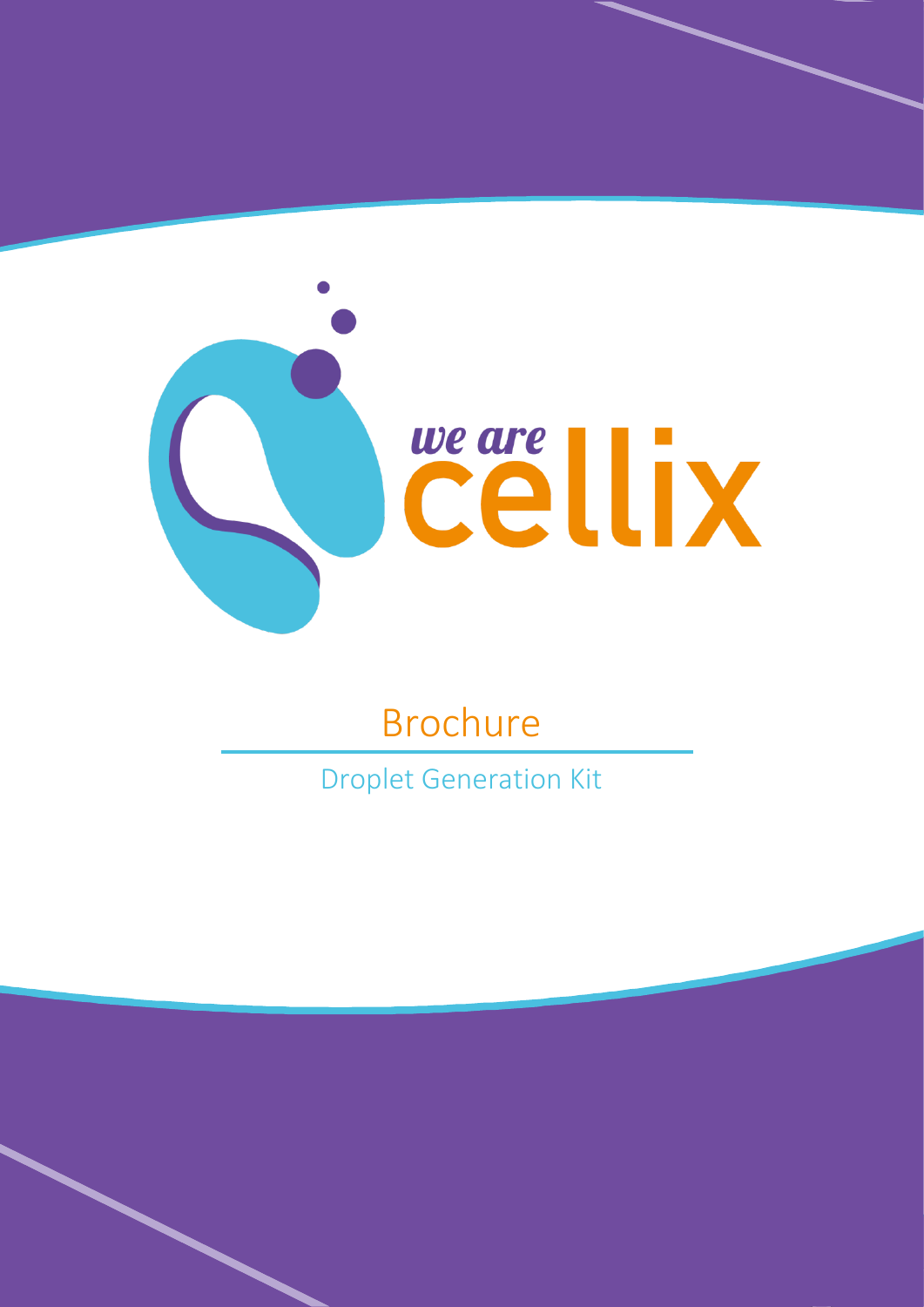**Cellix Ltd.**  Unit 1, Longmile Business Park Longmile Road, D12EK79

## Droplet Generation Kit Includes Everything you Need to Get Started

- 2 x ExiGo pumps: iPad mini or LabVIEW control
- 2 x Flow sensors
- 2 x DropChips
- Tubing sets
- Oil













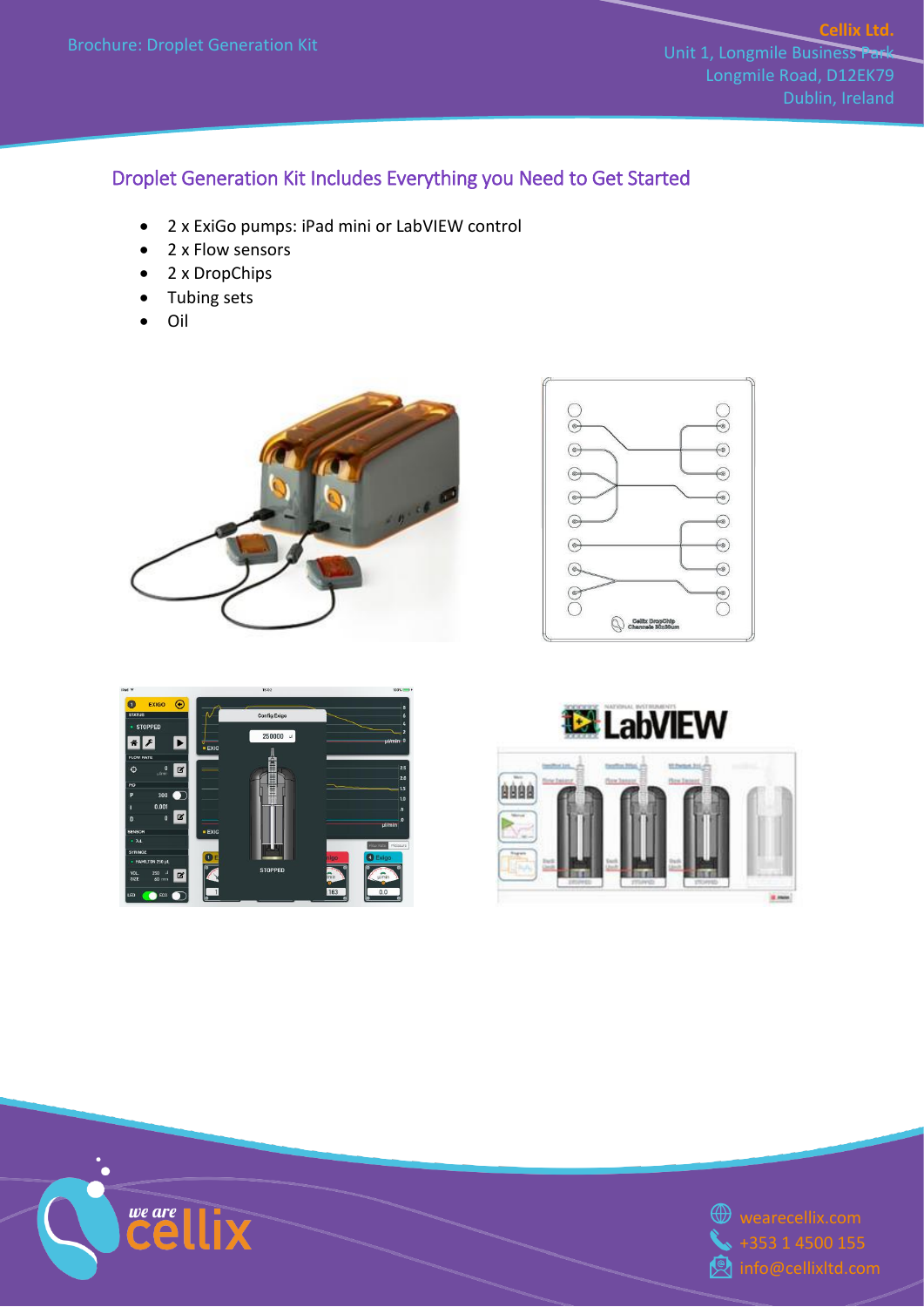**Cellix Ltd.** 

## DropChip: for high throughput generation of microdroplets and monodispersed emulsions

DropChips contain three "droplet generators" and one "splitter" (Y-junction channel) for splitting the continuous phase (oil or water). The channel surface properties are optimized according to the type of application:

- Hydrophobic channels for water-in-oil (W/O) droplets
- Hydrophilic channels for oil-in-water (O/W) and gas-in-water droplets.

Frequency and size of the droplets can vary depending on several factors: channel dimensions; flow rates; oil type; surfactant type and surfactant concentration.

Fluidic ports (not displayed in the drawing) allow the user to plug directly a 25 Gauge needle into the inlet without using any additional glue or connector. Suitable tubing sets can be purchased directly from Cellix Ltd.

## **Recommended tubing sets:**

- Biochip-connect single inlet cables pk 10 (product code: BIOCHIP-CONNECT-B1ICPACK10)
- Biochip-connect single outlet cables pk 10 (product code: BIOCHIP-CONNECT-B1OCPACK10)

DropChips are supplied in packs of 2, facilitating 6 droplet generators and 2 splitter per pack.



*Figure 1: DropChip footprint overview*



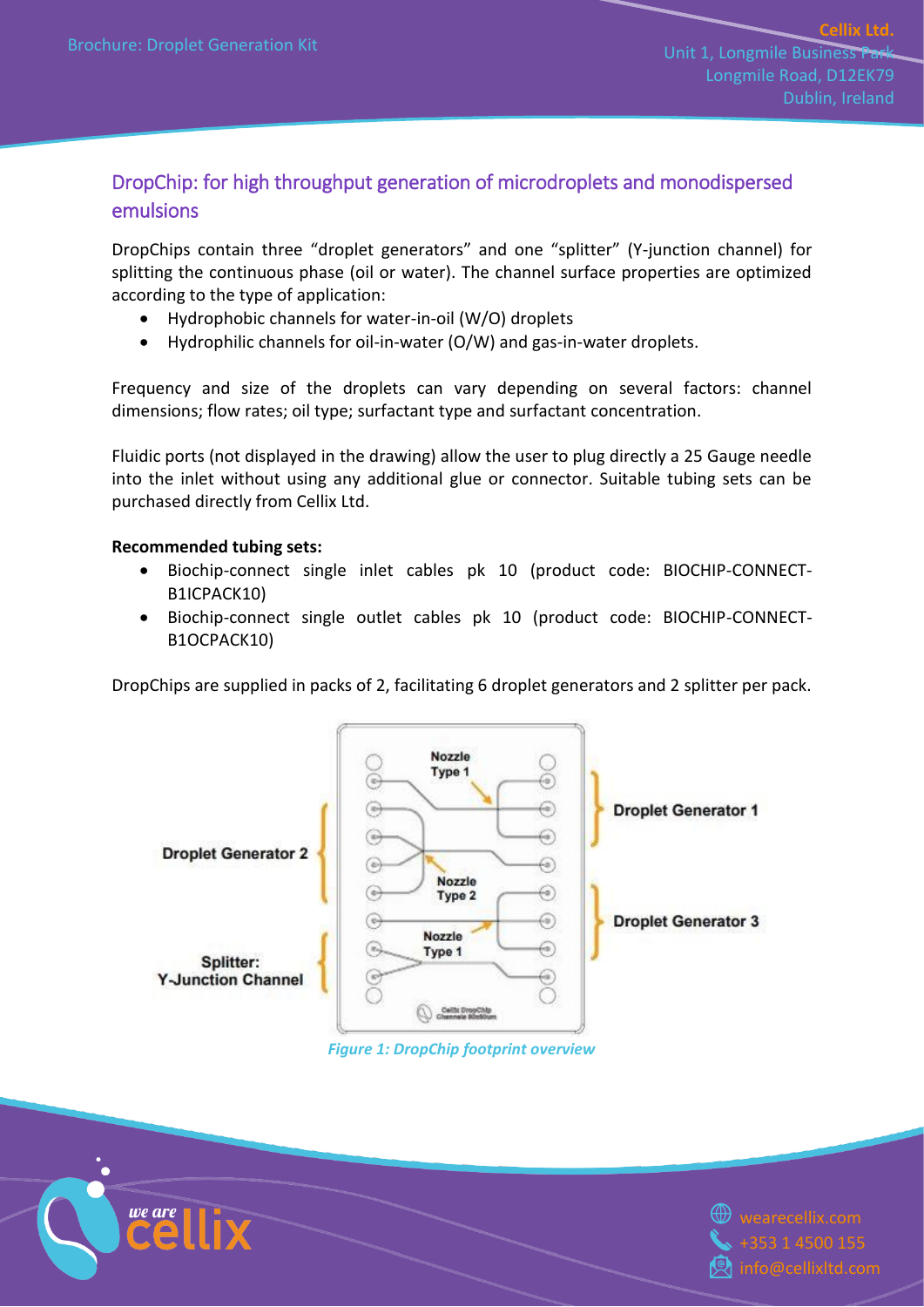| <b>Technical specifications</b>          |                  |  |  |  |  |
|------------------------------------------|------------------|--|--|--|--|
| <b>Material</b>                          | Acrylic          |  |  |  |  |
| Number of droplet generators per biochip |                  |  |  |  |  |
| Number of splitters per biochip          |                  |  |  |  |  |
| Dead volume at input port                | $0.1 \mu L$      |  |  |  |  |
| Thickness of biochip                     | $2.5 \text{ mm}$ |  |  |  |  |



*Figure 2: nozzle type 1 Figure 3: nozzle type 2*



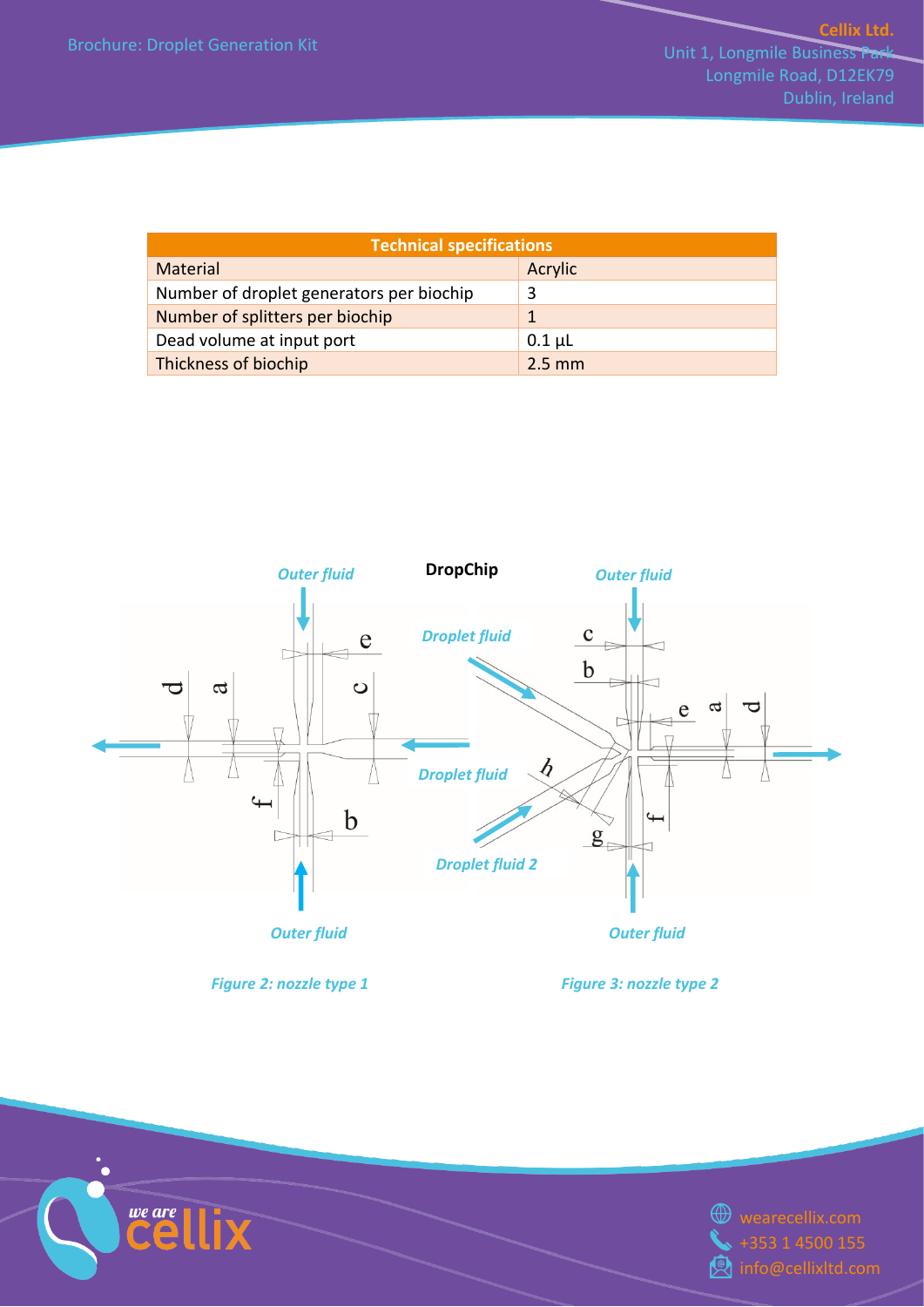Unit 1, Longmile Business Park Longmile Road, D12EK79

**Cellix Ltd.**